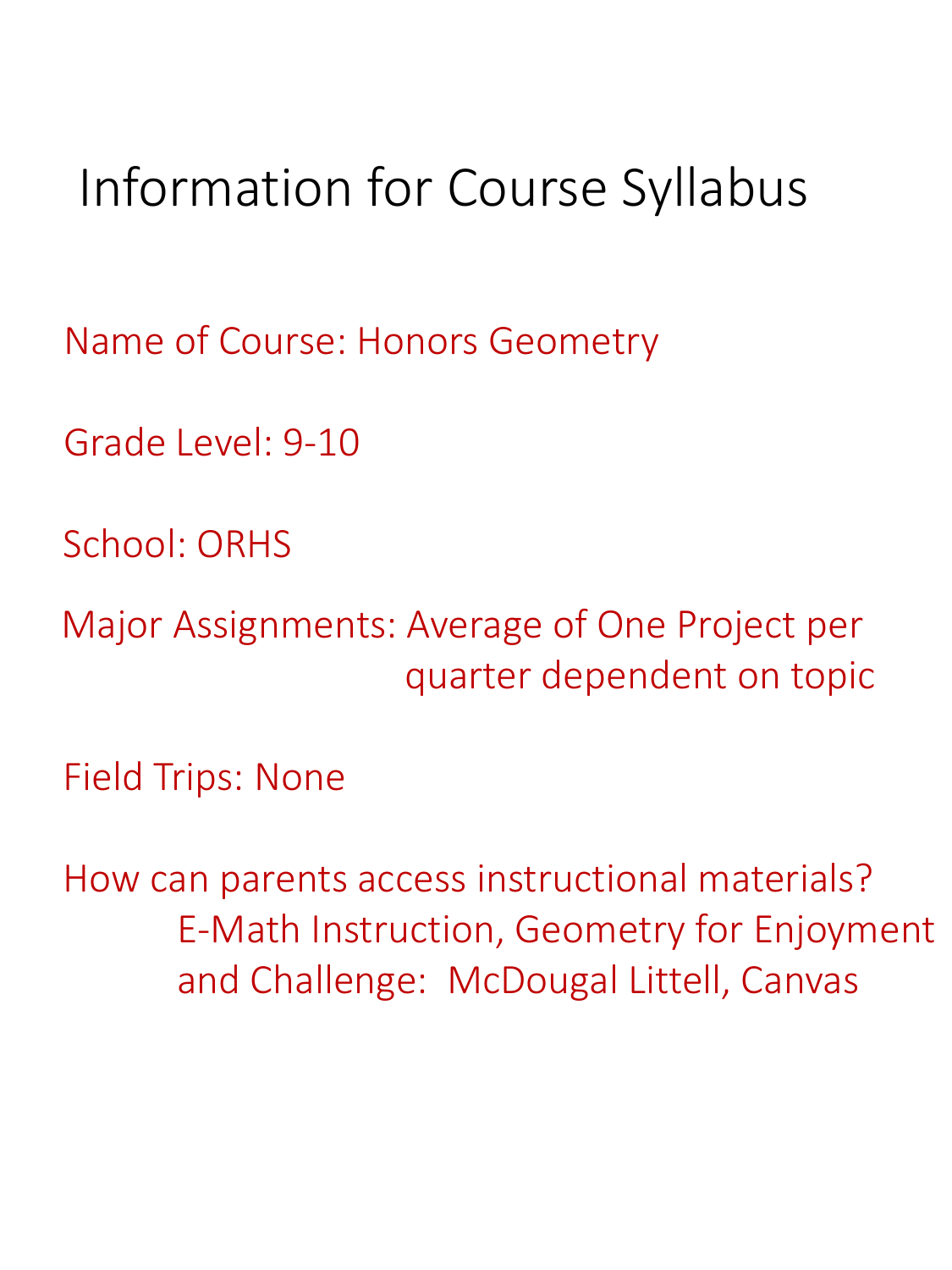|                                            | Term 1                                                                                                                                                                                                                                                                            |  |
|--------------------------------------------|-----------------------------------------------------------------------------------------------------------------------------------------------------------------------------------------------------------------------------------------------------------------------------------|--|
| Intro to Geometry<br>(Ch.1                 | <b>G.CO.A.1</b> Know precise definitions of angle, circle, perpendicular line, parallel line, and<br>line segment, based on the undefined notions of point, line,<br>plane, distance along a line, and distance around a circular arc.                                            |  |
|                                            | G.CO.C.9 Prove theorems about lines and angles.                                                                                                                                                                                                                                   |  |
| (Ch. 2)                                    | <b>G.CO.A.4</b> Develop definitions of rotations, reflections, and translations in terms of angles,<br>circles, perpendicular lines, parallel lines, and line segments.                                                                                                           |  |
| <b>Basic Concepts and</b><br><b>Proofs</b> | G.CO.C.9 Prove theorems about lines and angles.                                                                                                                                                                                                                                   |  |
| (Ch. 3)<br>Congruent Triangles             | G.CO.A.4 Develop definitions of rotations, reflections, and translations in terms of angles,<br>circles, perpendicular lines, parallel lines, and line segments.                                                                                                                  |  |
|                                            | G.CO.B.6 Use geometric descriptions of rigid motions to transform figures and to predict<br>the effect of a given rigid motion on a given figure; given two figures, use the definition of<br>congruence in terms of rigid motions to determine informally if they are congruent. |  |
|                                            | G.CO.B.7 Use the definition of congruence in terms of rigid motions to show that two<br>triangles are congruent if and only if corresponding pairs of sides and corresponding pairs<br>of angles are congruent.                                                                   |  |
|                                            | G.CO.B.8 Explain how the criteria for triangle congruence (ASA, SAS, AAS, and SSS) follow<br>from the definition of congruence in terms of rigid motions.                                                                                                                         |  |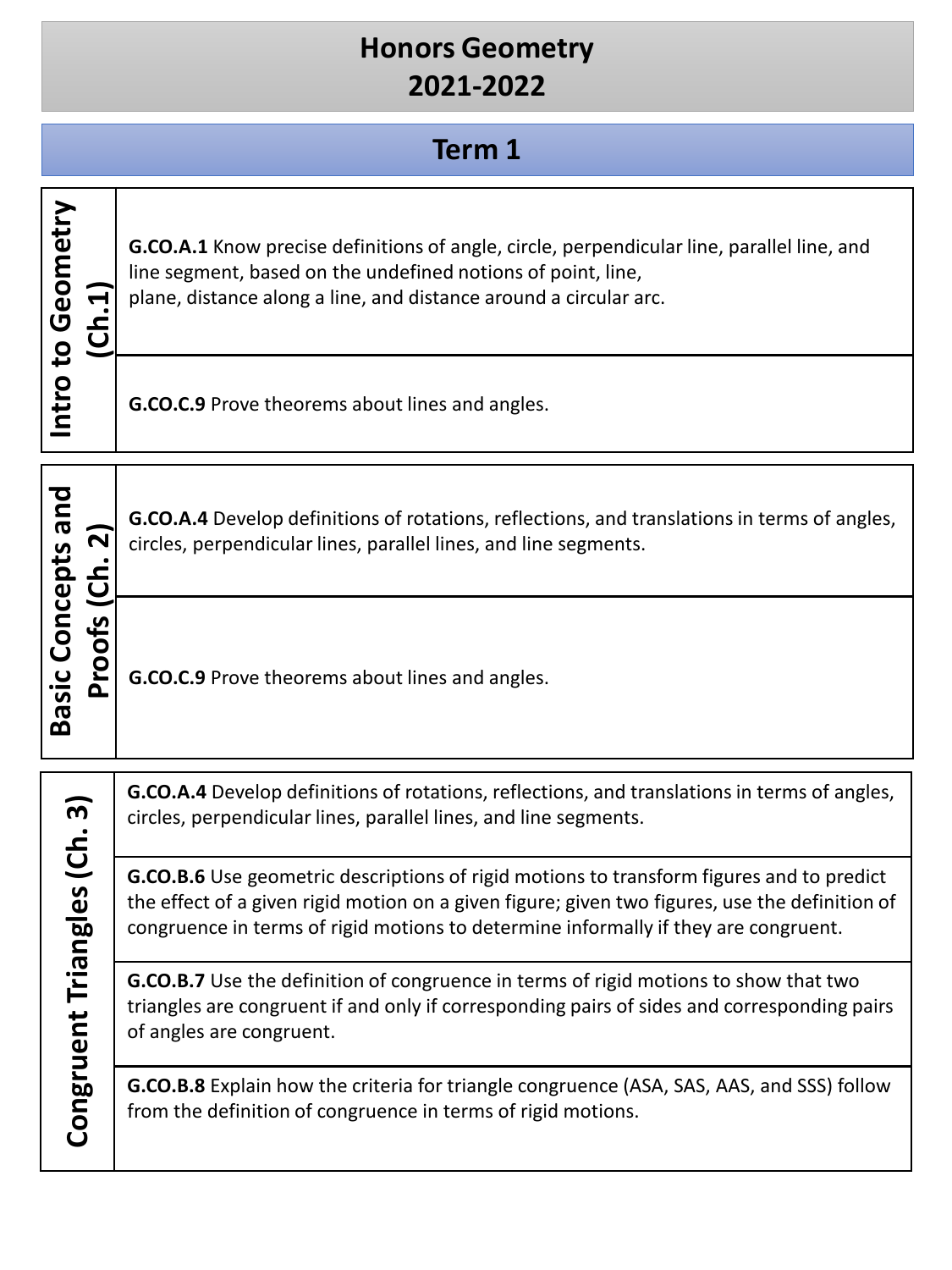#### **Term 1**

| Plane | <b>G.CO.C.9</b> Prove theorems about lines and angles.                                                                               |
|-------|--------------------------------------------------------------------------------------------------------------------------------------|
| the   | <b>G.GPE.B.4</b> Find the point on a directed line segment between two given points that<br>partitions the segment in a given ratio. |
| Lines | <b>G.GPE.B.5</b> Know and use coordinates to compute perimeters of polygons and areas of<br>triangles and rectangles.                |

| ัท<br>pue<br>Lines<br>n<br>α                                          | G.CO.C.9 Prove theorems about lines and angles. |
|-----------------------------------------------------------------------|-------------------------------------------------|
| ы<br>$\overline{\mathbf{e}}$<br>ட<br><b>Ieled</b><br>ω<br>c<br>ω<br>œ | G.CO.C.11 Prove theorems about parallelograms.  |

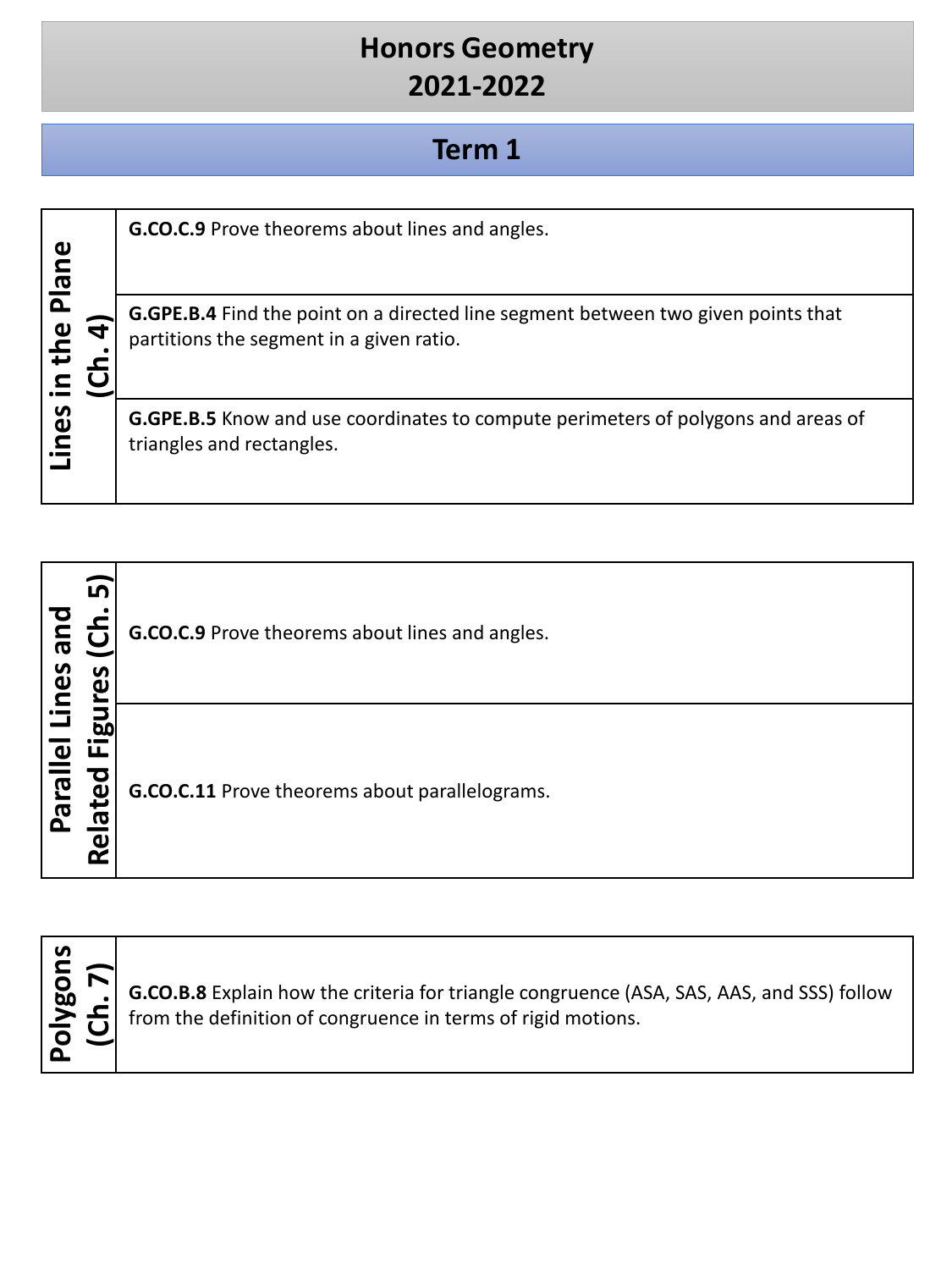## **Term 1**

**G.SRT.A.1** Verify informally the properties of dilations given by a center and a scale factor.

**G.SRT.A.2** Given two figures, use the definition of similarity in terms of similarity transformations to decide if they are similar; explain using similarity transformations the meaning of similarity for triangles as the equality of all corresponding pairs of angles and the proportionality of all corresponding pairs of sides.

**G.SRT.A.3** Use the properties of similarity transformations to establish the AA criterion for two triangles to be similar.

**G.SRT.B.4** Prove theorems about similar triangles.

**G.SRT.B.5** Use congruence and similarity criteria for triangles to solve problems and to justify relationships in geometric figures.

**G.CO.C.10** Prove theorems about triangles.

**G.CO.D.12** Make formal geometric constructions with a variety of tools and methods (compass and straightedge, string, reflective devices, paper folding, dynamic geometric software, etc.).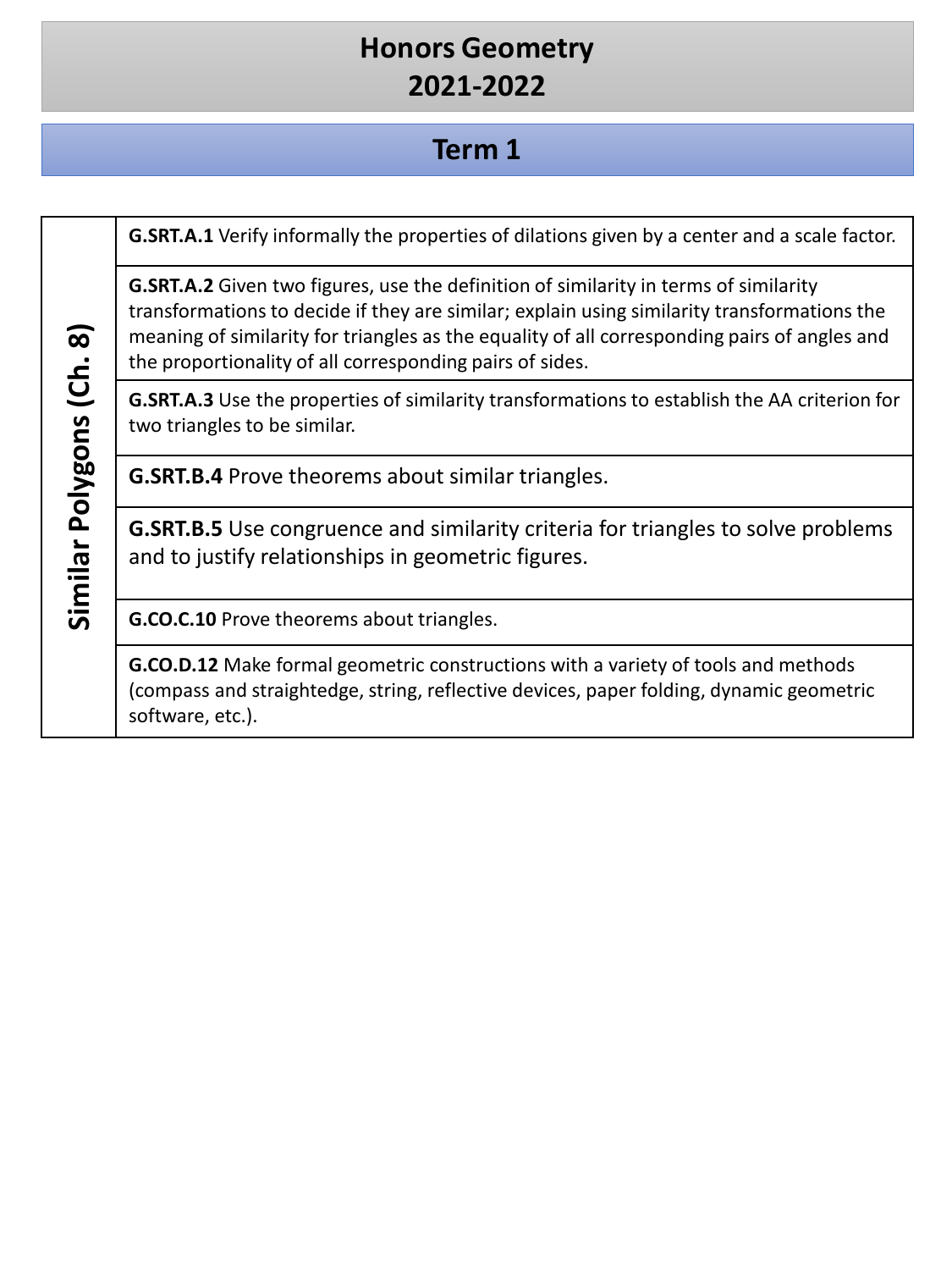## **Term 2**

| c<br>real                   | О   |  |
|-----------------------------|-----|--|
| <u>ក្ត</u>                  |     |  |
| ີ້ ເ<br>$\blacksquare$<br>ť | rem |  |
| ω                           | О   |  |
|                             | r   |  |

**Circles (Ch. 10)**

Circles (Ch. 10)

**G.SRT.C.6** Understand that by similarity, side ratios in right triangles are properties of the angles in the triangle, leading to definitions of trigonometric ratios for acute angles.

**G.SRT.C.7** Explain and use the relationship between the sine and cosine of complementary angles.

**G.SRT.C.8** Solve triangles.

- **a.** Know and use trigonometric ratios and the Pythagorean Theorem to solve right triangles in applied problems.
- **b.** Know and use the Law of Sines and Law of Cosines to solve problems in real life situations. Recognize when it is appropriate to use each.

**G.C.A.1** Recognize that all circles are similar.

**G.C.A.2** Identify and describe relationships among inscribed angles, radii, and chords.

**G.C.A.3** Construct the incenter and circumcenter of a triangle and use their properties to solve problems in context.

**G.C.B.4** Know the formula and find the area of a sector of a circle in a real-world context.

**G.GPE.A.1** Know and write the equation of a circle of given center and radius using the Pythagorean Theorem.

**G.CO.A.1** Know precise definitions of angle, circle, perpendicular line, parallel line, and line segment, based on the undefined notions of point, line, plane, distance along a line, and distance around a circular arc.

**Modeling with**  Modeling with **G.MG.A.1** Use geometric shapes, their measures, and their properties to describe **Geometry**  objects. Geometry **G.MG.A.2** Apply geometric methods to solve real world problems.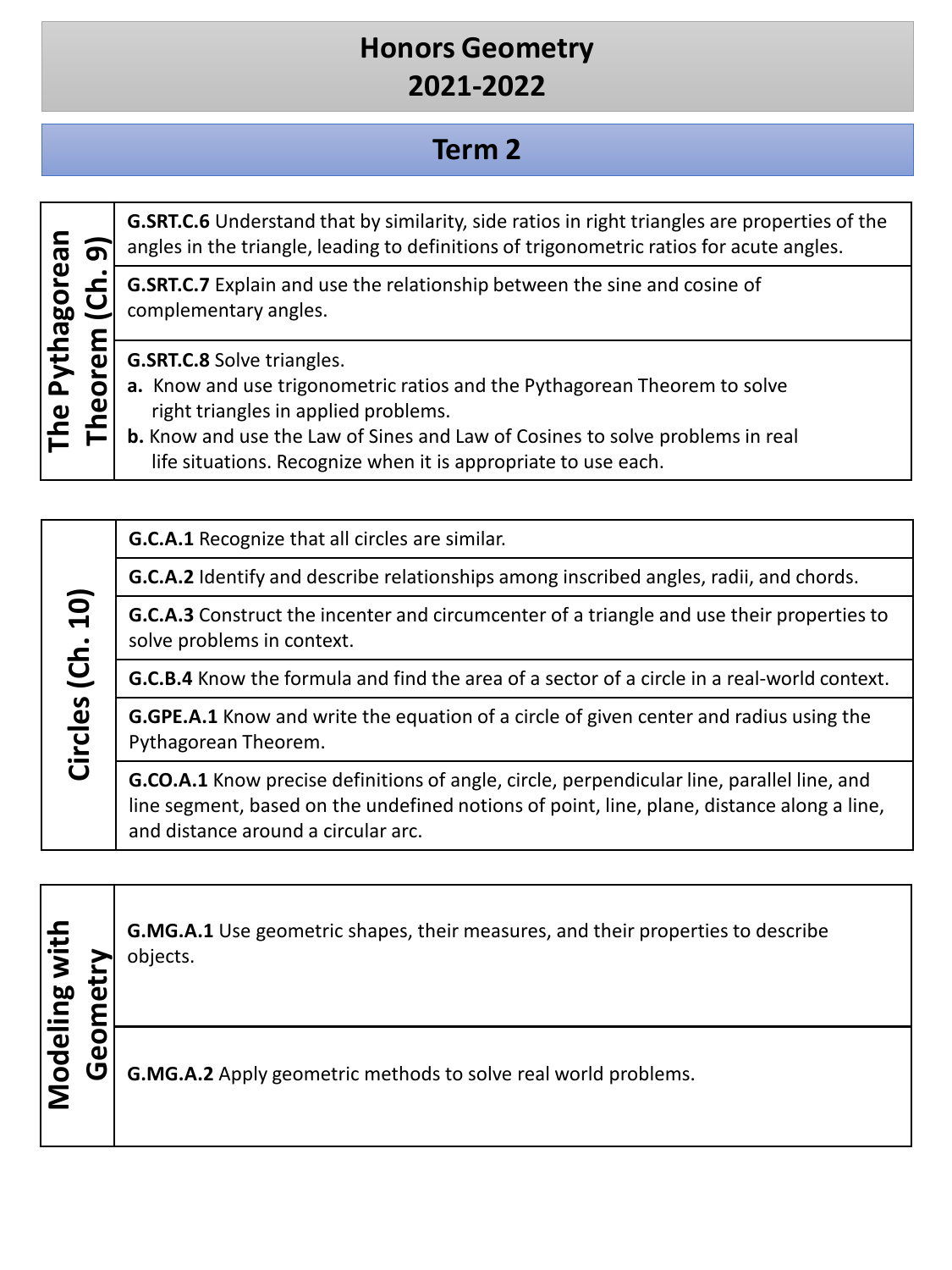#### **Term 2**

| ທ<br>Ö<br>⊆<br>$\bullet$ |
|--------------------------|
|--------------------------|

**Area G.GMD.A.1** Give an informal argument for the formulas for the circumference of a circle and the volume and surface area of a cylinder, cone, prism, and pyramid.

| $\bar{\mathbf{\sigma}}$<br>ea.<br>$\bar{\mathbf{z}}$<br>ω<br><b>Irface</b> | G.GMD.A.2 Know and use volume and surface area formulas for cylinders, cones, prisms,<br>pyramids, and spheres to solve problems. |
|----------------------------------------------------------------------------|-----------------------------------------------------------------------------------------------------------------------------------|
|----------------------------------------------------------------------------|-----------------------------------------------------------------------------------------------------------------------------------|

#### **End Of Course Review**